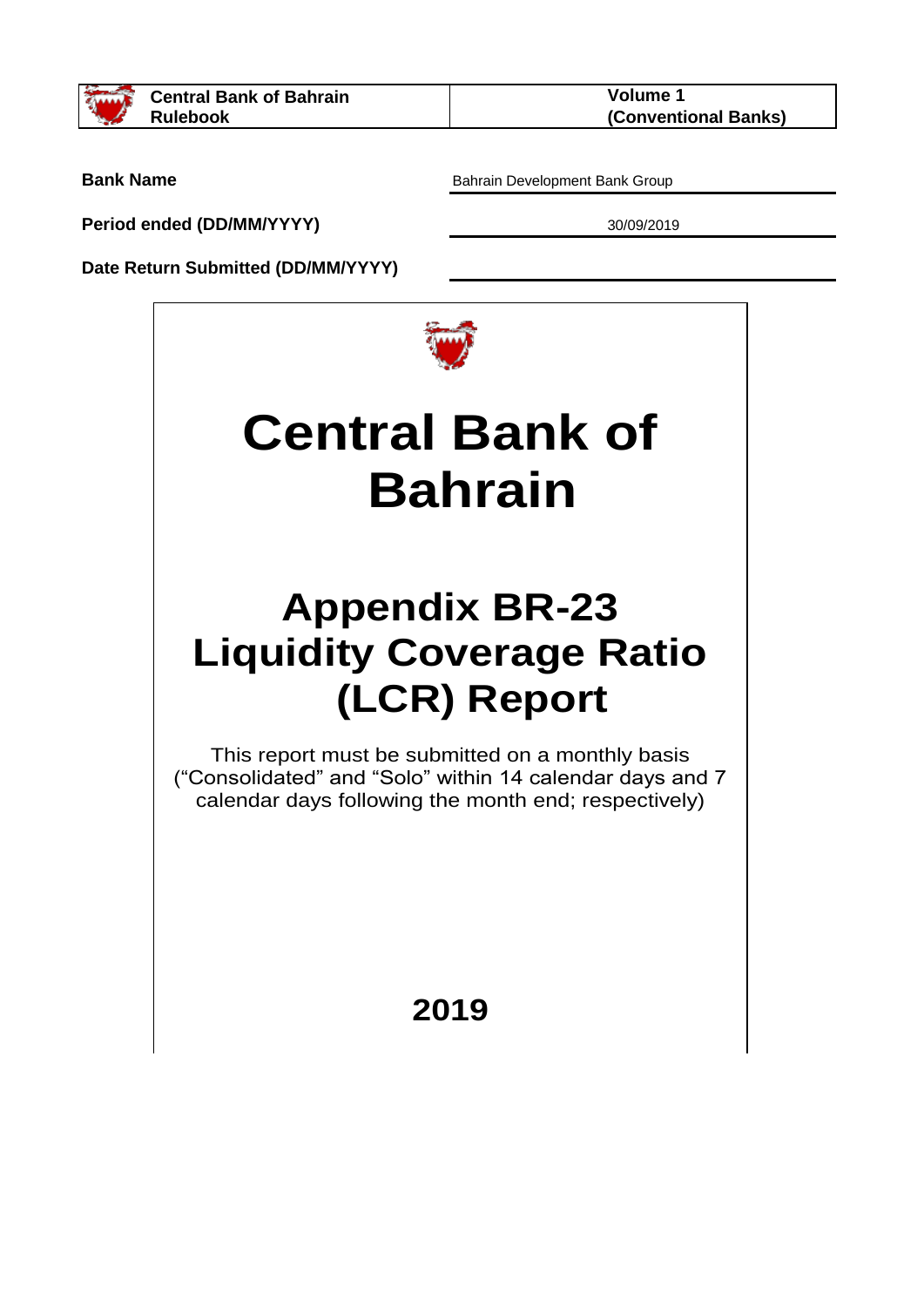|                                                                                                                                                                                                                                                                                                                   |               |                     | <b>BD '000/ US \$'000</b>                   |
|-------------------------------------------------------------------------------------------------------------------------------------------------------------------------------------------------------------------------------------------------------------------------------------------------------------------|---------------|---------------------|---------------------------------------------|
|                                                                                                                                                                                                                                                                                                                   | <b>Factor</b> | <b>Total Amount</b> | <b>Amount with</b><br><b>Factor Applied</b> |
| <b>Stock of HQLA</b>                                                                                                                                                                                                                                                                                              |               |                     |                                             |
| A. Level 1 assets:                                                                                                                                                                                                                                                                                                |               |                     |                                             |
| Coins and banknotes                                                                                                                                                                                                                                                                                               | 100%          | 258                 | 258                                         |
| Qualified balances with the CBB                                                                                                                                                                                                                                                                                   | 100%          | 1904                | 1904                                        |
| Debt securities/Sukuk issued by the CBB or the Government of Bahrain                                                                                                                                                                                                                                              | 100%          | 41134               | 41134                                       |
| Debt securities/Sukuk issued governments of GCC member states and their central banks;                                                                                                                                                                                                                            | 100%          |                     | 0                                           |
| Debt securities/Sukuk that can be monetised and issued or guaranteed by sovereigns, central<br>banks, PSEs, IMF, BIS, ECB, EC, or MDBs                                                                                                                                                                            | 100%          |                     |                                             |
| Debt securities/Sukuk issued in local currency by sovereign or the country's central bank, where<br>the liquidity risk arises or the banks home country $-$ given a non-0 percent Risk-weight (RW);                                                                                                               | 100%          |                     | 0<br>$\mathbf 0$                            |
| Debt securities/Sukuk issued in foreign currency by sovereign or central bank that does not<br>exceed the value of the net cash outflow in the foreign currency caused by a stress scenario<br>based on the bank's operations in the country where the liquidity risk arises from $-$ given a non-0<br>percent RW | 100%          |                     |                                             |
| <b>Total level 1 Assets</b>                                                                                                                                                                                                                                                                                       |               |                     | 43296                                       |
| B. Level 2 assets (maximum of 40 percent Of HQLA)                                                                                                                                                                                                                                                                 |               |                     |                                             |
| 1) Level 2A assets                                                                                                                                                                                                                                                                                                | Fine          |                     |                                             |
| Debt securities/Sukuk that can be issued and liquidated or guaranteed by sovereigns, central<br>banks, PSEs, and qualified MDBs                                                                                                                                                                                   | 85%           |                     | 0                                           |
| Debt securities/Sukuk qualified for liquidation (including commercial paper)                                                                                                                                                                                                                                      | 85%           |                     | 0                                           |
| Qualified covered bonds                                                                                                                                                                                                                                                                                           | 85%           |                     | 0                                           |
| 2) Level 2B assets (maximum of 15 percent of HQLA)                                                                                                                                                                                                                                                                | Fine          |                     |                                             |
| Debt securities/Sukuk (including commercial paper) issued by qualified non-financial institutions<br>Qualified common equity shares                                                                                                                                                                               | 50%<br>50%    |                     | 0<br>0                                      |
| Total level 2 Assets (1+2)                                                                                                                                                                                                                                                                                        |               |                     | 0                                           |
| <b>Total value of stock of HQLA</b>                                                                                                                                                                                                                                                                               |               |                     | 43296                                       |
| <b>Cash Outflows</b>                                                                                                                                                                                                                                                                                              |               |                     |                                             |
| <b>A1. Retail Deposits</b>                                                                                                                                                                                                                                                                                        |               |                     |                                             |
| Demand deposits and term deposits (maturity within 30 days)<br>Stable deposits; and                                                                                                                                                                                                                               | 3%            |                     | 0                                           |
| Less stable - retail deposits*<br>Retail and Small Business Customers demand and fixed deposits (for overseas branches and<br>subsidiaries)*<br><b>B. Unsecured Wholesale Funding</b>                                                                                                                             | 10%           | 2171                | 217.1                                       |

#### **1) Small business customer deposits:**

| Less stable deposits                                                                | 10%  |       |          |
|-------------------------------------------------------------------------------------|------|-------|----------|
| 2) Operational deposits generated by clearing, custody, and cash management:        | 25%  |       | 0        |
| 3) Deposits from non-financial institutions, sovereign, central banks, multilateral |      |       | $\Omega$ |
| development banks, PSEs, and Bahrain's Social Insurance Organization and            | 40%  |       |          |
| GCC PIFs where PIF is a controller of the bank.                                     |      |       | $\Omega$ |
| 4) Deposits from Financial Institutions and other legal entity corporations.        | 100% | 17410 | 17410    |

**Licensee Name: Bahrain Development Bank Group**

#### **Liquidity Coverage Ratio (LCR) Report**

#### **Period ended (DD/MM/YY): 30/09/2019**